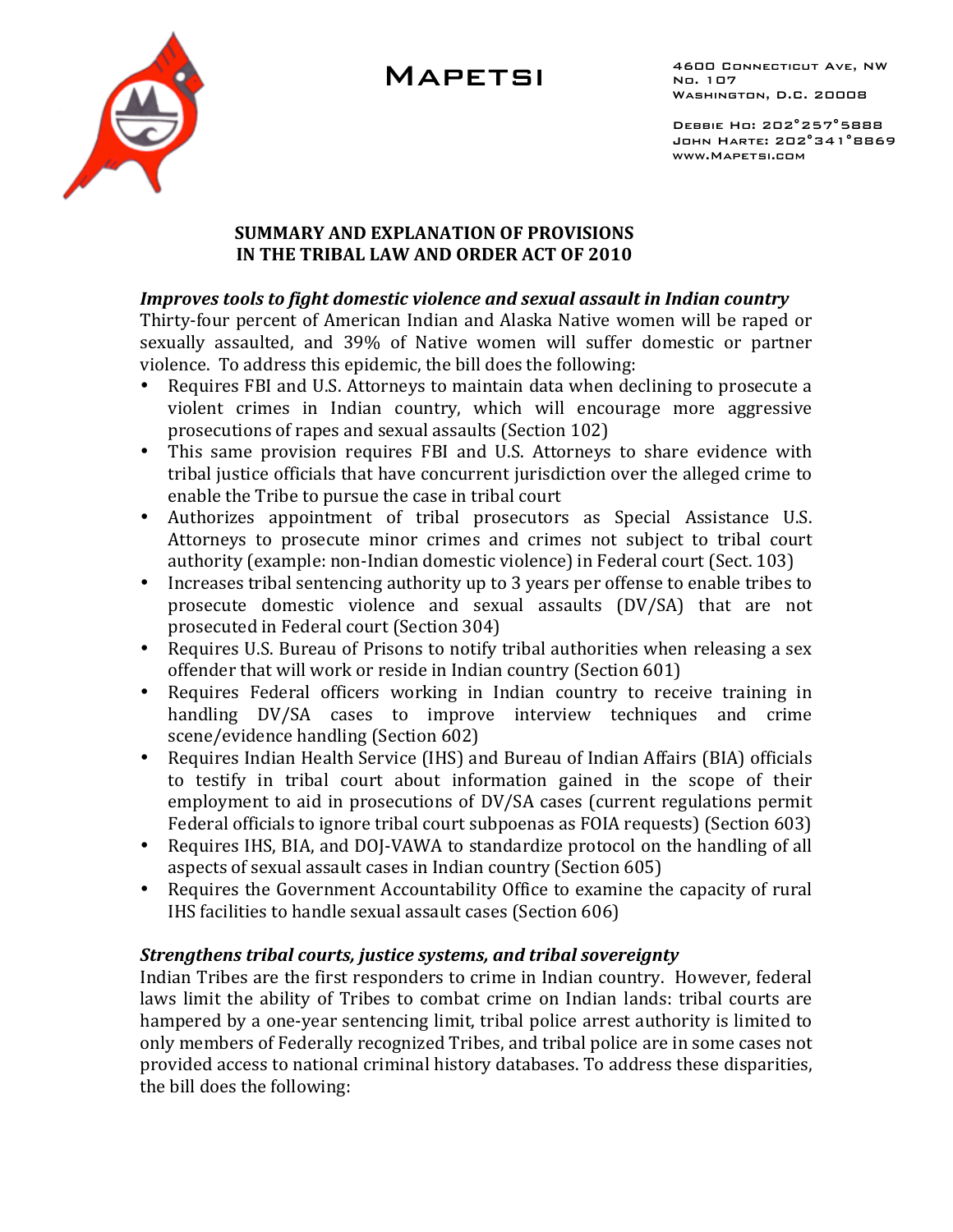- Section 304 of the bill amends the Indian Civil Rights Act to enhance sentencing authority of all Federally recognized Indian tribes to up to 3 years in jail per offense, and clarifies that tribal courts can subject offenders to multiple charges (9-year maximum / trial). When a tribal court charges an offender to more than 1-year in jail, the tribe must:
	- o provide licensed legal counsel to the defendant (licensed by either the Tribe, state, or Federal government)
	- $\circ$  ensure that tribal court judges presiding over 1+ cases are licensed and law trained (same licensing standards as above)
	- $\circ$  publish criminal laws, rules of evidence, and procedure
	- o maintain an audio or video record of the criminal trial
	- $\circ$  Cases that are not subject to more than 1-year in jail will be subject to the current Indian Civil Rights Act
- Requires U.S. Attorneys that decline to prosecute violent reservation crimes to share evidence with tribal prosecutors to aid cases in tribal court (Section 102)
- Enhances deputizations of tribal police officers to enforce violations of Federal law in Indian country (Special Law Enforcement Commissions) (Section 301)
	- o requires BIA to provide regional trainings to educate and certify tribal officers to enforce Federal laws
	- o requires the BIA to establish criteria to enter into MOAs with Tribes for the **Special Law Enforcement Commissions**
	- o requires MOAs to provide certified officers with Federal Tort protection for actions within the scope of their duties, and treat tribal police as federal officers (which will subject assaults on tribal officers as Federal felonies)
	- $\circ$  sets timeline of 60 days to approve MOAs when a Tribe meets all criteria
- Tribal police who obtain deputizations will gain authority:
	- o to cite all offenders of Federal law on tribal lands (Indian and non-Indian)
	- to issue Central Violations Bureau citations for non-violent crimes
	- o to make warrantless arrests when an officer has probable cause to believe a crime has occurred in a broader array of cases (exigent circumstances) – placing tribal police authority on par with Federal and State police
- Clarifies that tribal police are "authorized law enforcement official[s]" for purposes of accessing the National Crime Information Center, and improves access to all Federal criminal history databases (Section 303)
- Mandates tribal police access to the National Gang Intelligence Center database (Section 501)
- Makes tribal governments directly eligible for DOJ Criminal History Record Improvement grants (Section 502)
- Public Law 83-280. Clarifies that all Federally recognized Indian Tribes (including those in P.L. 280 states) have concurrent criminal authority over reservation crimes involving Indian offenders. Same provision authorizes Tribes subject to P.L. 280 to call on U.S. Attorneys where the state or local government does not have the resources or will to investigate or prosecute violent reservation crimes (Section 201)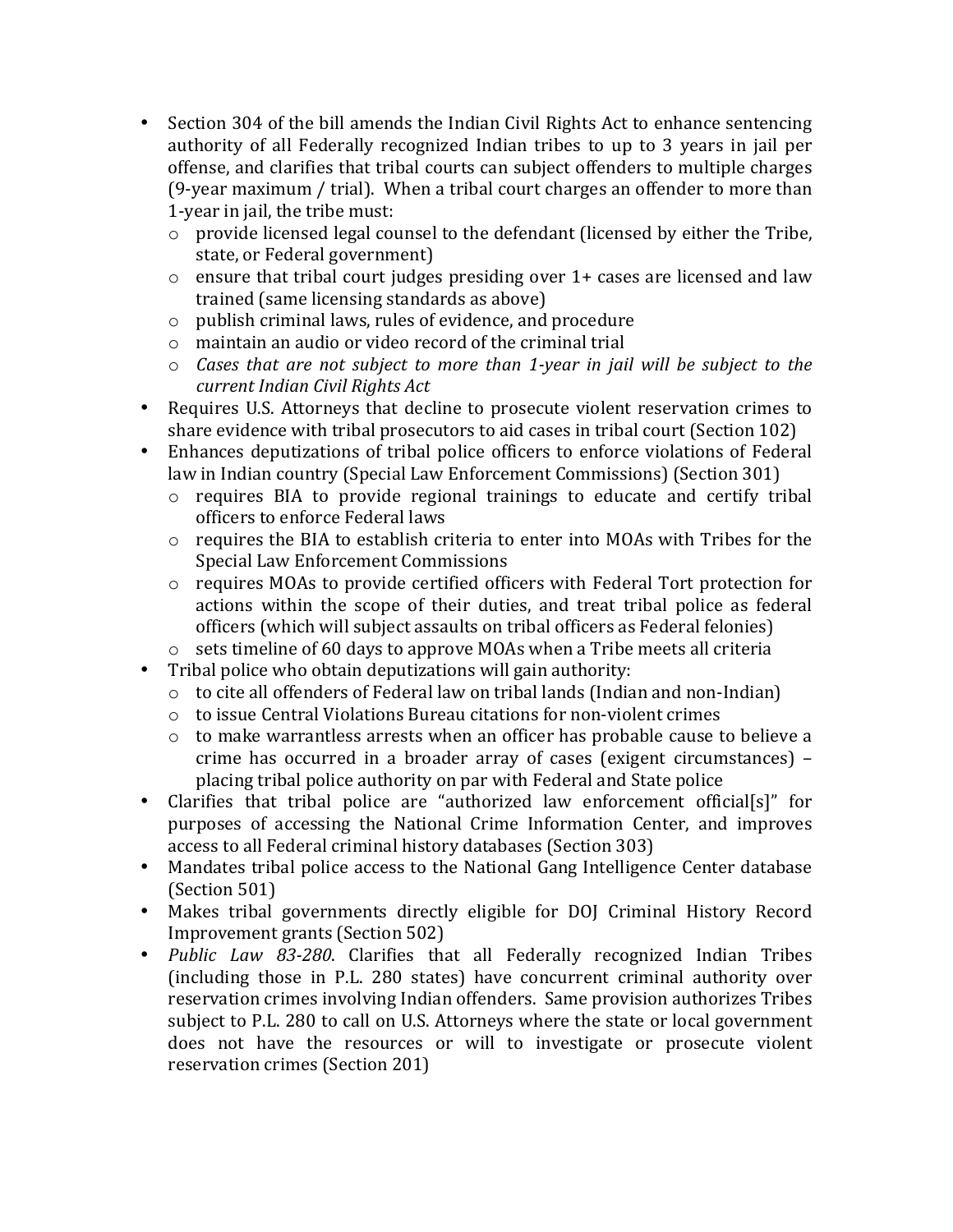## **Enhances Federal accountability, consultation, and coordination**

The United States has treaty, trust, and Federal statutory obligations to provide public safety for and work with tribal justice systems to combat crime in Indian country. The bill will establish and strengthen standards to hold the U.S. to its obligations:

- FBI and U.S. Attorneys will share evidence with tribal justice officials when terminating investigations or declining to pursue a case in Federal court
- The Attorney General will maintain data on all case terminations and declinations, and report to Congress annually (Section 102)
- Codifies the use of Tribal Liaisons at each Federal District with Indian country, and requires Liaisons to consult and coordinate with tribal justice officials, and provide technical assistance to improve the ability of Tribes to respond to reservation crime (Section 103)
- Bureau of Indian Affairs response, consultation, and coordination (Sec. 101):
	- o Requires BIA-Office of Justice Services (OJS) to share crime data with DOJ
	- o Requires BIA-OJS to submit to Congress annual public safety spending and unmet needs reports on a wide range of public safety items
	- o Requires BIA-OJS to consult on a regular basis with tribal communities on public safety concerns, and development of policies that affect public safety
- Urges Federal courts to hold trials in Indian country to permit the tribal community to see justice be done at home, rather than hear about cases in Federal courts that are often 100s of miles from the scene of the crime (Sec. 103)
- Makes permanent the Office of Tribal Justice within DOJ to serve as the policy advisor to the Attorney General to uphold the Government's treaty, trust, and statutory obligations to Indian Tribes (Section 104)
- Requires DOJ Director of Bureau of Justice Statistics (in coordination with Tribes  $\bullet$ and the BIA-OJS) to submit an annual report to Congress on crime in Indian country (Section 501)
- Requires DOJ and BIA-OJS, in coordination with Tribes, to develop a long-term plan for the construction, maintenance, and operation of tribal adult and juvenile detention and alternative rehabilitation centers (Sections 101 and 405)

### Makes programmatic improvements to aid tribal justice systems

Tribal justice systems are the first responders to Indian country crime, and the U.S. has acknowledged that part of the obligation to provide for reservation public safety includes improving the ability of tribal governments to combat crime locally. To better meet this obligation, the bill reauthorizes and amends a number of Federal programs designed to empower all aspects of tribal justice systems.

- Tribal courts. Reauthorizes and amends the Indian Tribal Justice Support and Technical & Legal Assistance Acts, which provide funding for tribal court judicial personnel, public defenders, court facilities, development of records management systems, and other needs of tribal court systems (Section 402)
- Substance abuse prevention. More than 90% of crimes in Indian country are alcohol and substance abuse related. The bill reauthorizes and amends the Indian Alcohol and Substance Abuse Act (IASA), which authorizes grants for